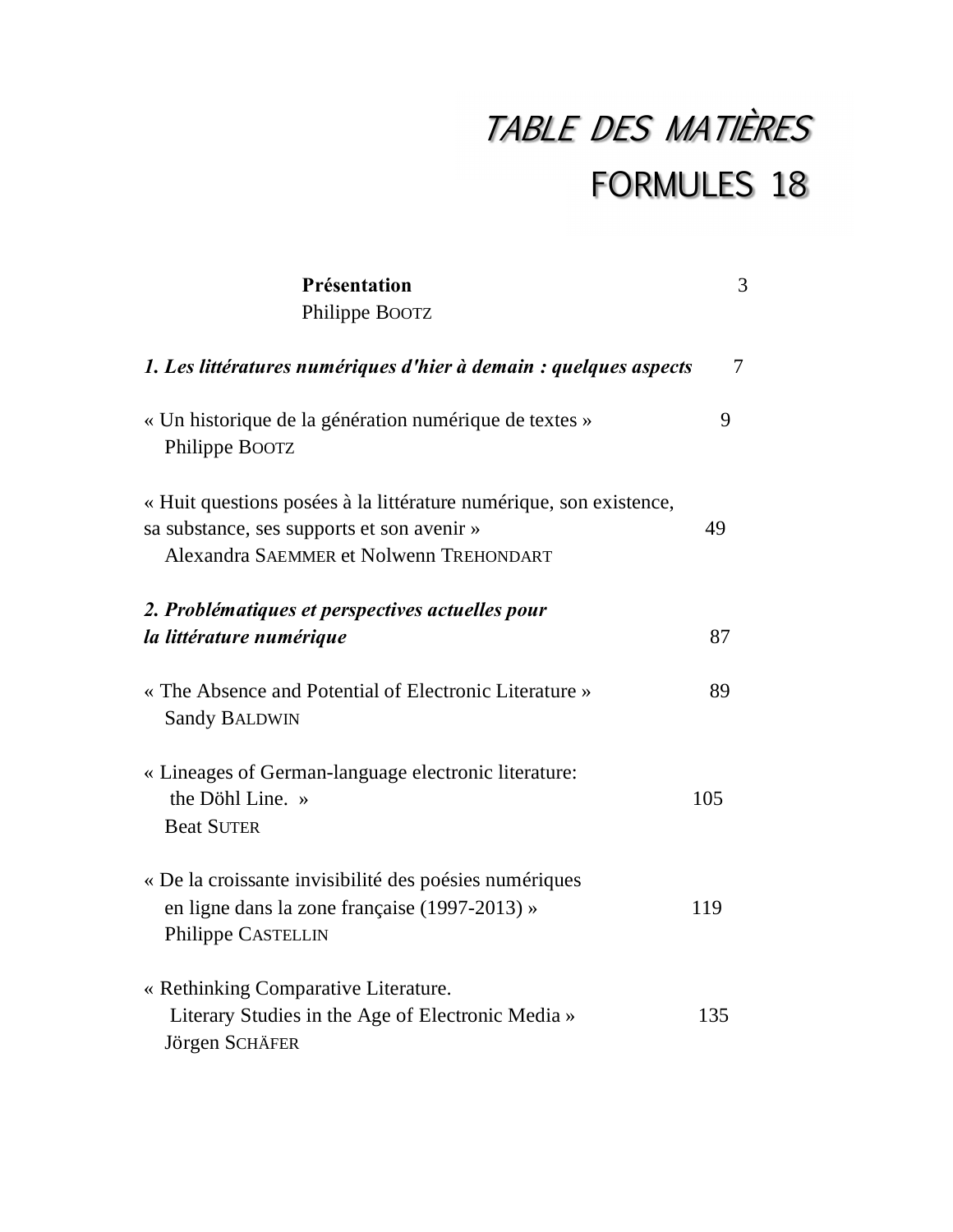| « The Ethos of -Walking adigital writing and the temporal<br>animation of space »<br>Maria ANGEL and Anna GIBBS                                                         | 155 |
|-------------------------------------------------------------------------------------------------------------------------------------------------------------------------|-----|
| « Post-digital books and Disruptive Literary Machines.<br>Digital Literature Beyond the Gutenberg<br>and Google Galaxies »<br>Christian Ulrik ANDERSEN & Søren Bro POLD | 169 |
| « A Machine Made of Words by a Machine Made of Numbers:<br>Marko Niemiøs Stud Poetry »<br>David W BOYLES                                                                | 189 |
| « <i>Limbo</i> and the Edge of the Literary »<br>James J. BROWN, Jr.                                                                                                    | 205 |
| « Spars of Language Lost at Sea »<br>Nick MONTFORT & Stephanie STRICKLAND                                                                                               | 223 |
| « Reading the Drones: Working Towards a Critical<br>Tradition of Interactive Poetry Generation »<br><b>Calum RODGER</b>                                                 | 237 |
| « Hostages of the Ephemeral: A Preservationist View<br>of Electronic Literature »<br><b>Kyle RIMKUS</b>                                                                 | 257 |
| « Cross-reading : un outil de visualisation de<br>close readings »<br>Philippe BOOTZ et María Inés LAITANO                                                              | 271 |
| 3. Comptes rendus                                                                                                                                                       | 289 |
| « Entre méthode et protocole, la contrainte »<br><b>Jan BAETENS</b>                                                                                                     | 291 |